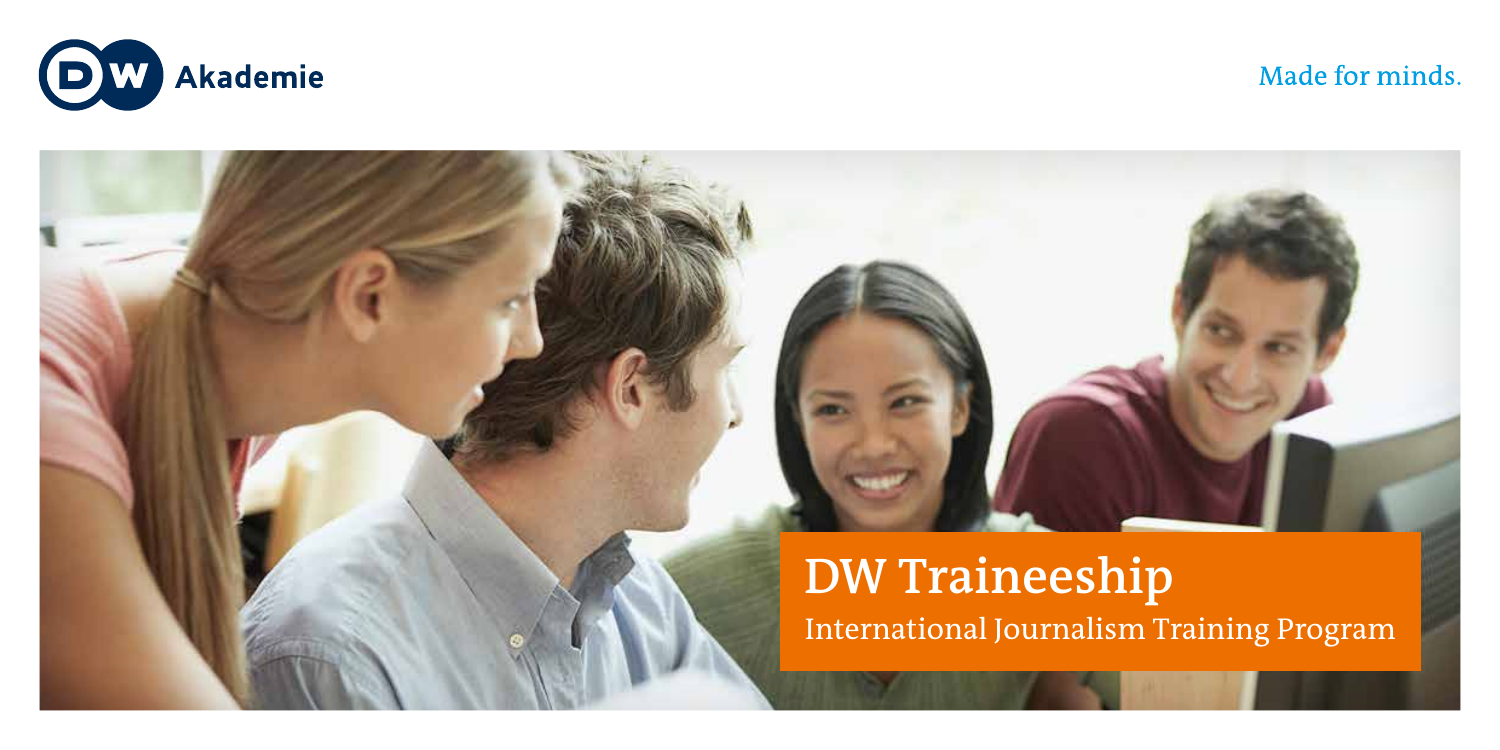

# **The Traineeship**

Deutsche Welle's traineeship takes you around the world in just 18 months. Internships with our editorial departments give you a chance to look into economic and cultural issues as well as news and sports. The traineeship is paid (around EUR 1,600 per month) and can lead to employment with Deutsche Welle.

At the core of the training is a total of six months of theory and practice-oriented seminar blocks looking at everything from journalism basics and live reports to data-driven journalism and mobile reporting. Multimedia is not just a buzzword here – it's how we work. And it will be the way you work, too – in seminars, editorial departments as well as with your final project. By the end of the traineeship you will be an expert in multimedia storytelling.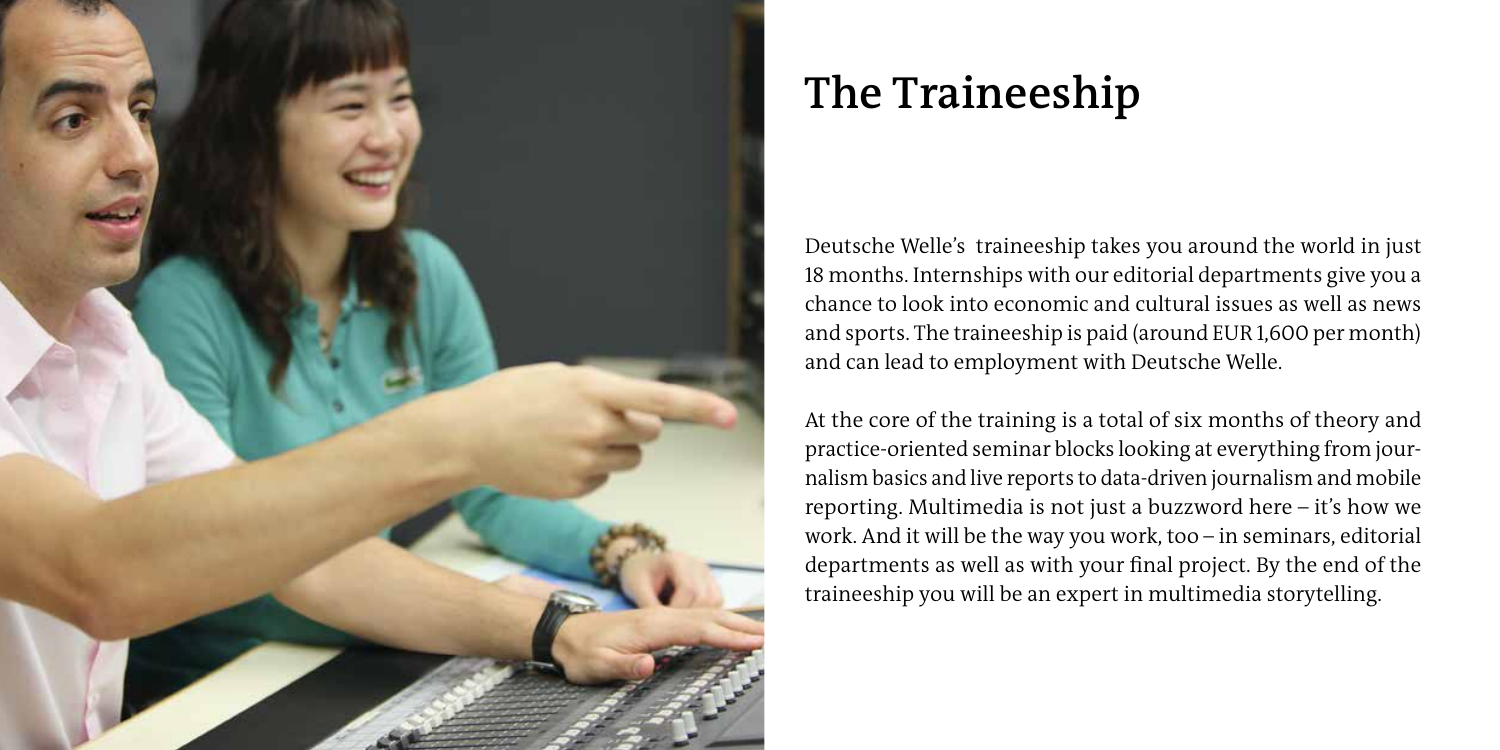# **Traineeship Curriculum**

DW's international traineeship takes you through the ABCs of journalism – everything from theory basics to live reporting and multimedia storytelling. The 18-month multimedia traineeship is for online, radio and television and comprises:

- six months of theory and practice-oriented seminar blocks held in English and German and conducted by renowned journalists
- nine months of placements with various DW editorial departments in Bonn, Berlin and one of our foreign bureaus in Brussels, Washington or Moscow
- a one-month placement with DW's partner broadcaster, DeutschlandRadio
- innovative projects

### **Prerequisites**

We are looking for English native speakers with a good working knowledge of German and German native speakers with excellent English skills who would be comfortable reporting in English. In addition, we are seeking native speakers of other DW broadcast languages with an excellent working knowledge of English.

To apply, you will need to have completed a university or college degree prior to the start of the traineeship. We will also accept applications from candidates who can provide proof of having completed an apprenticeship or have graduated from a journalism school and have practical experience as journalists. This is a trimedia traineeship so it is certainly an advantage if you have experience working in online, radio and television.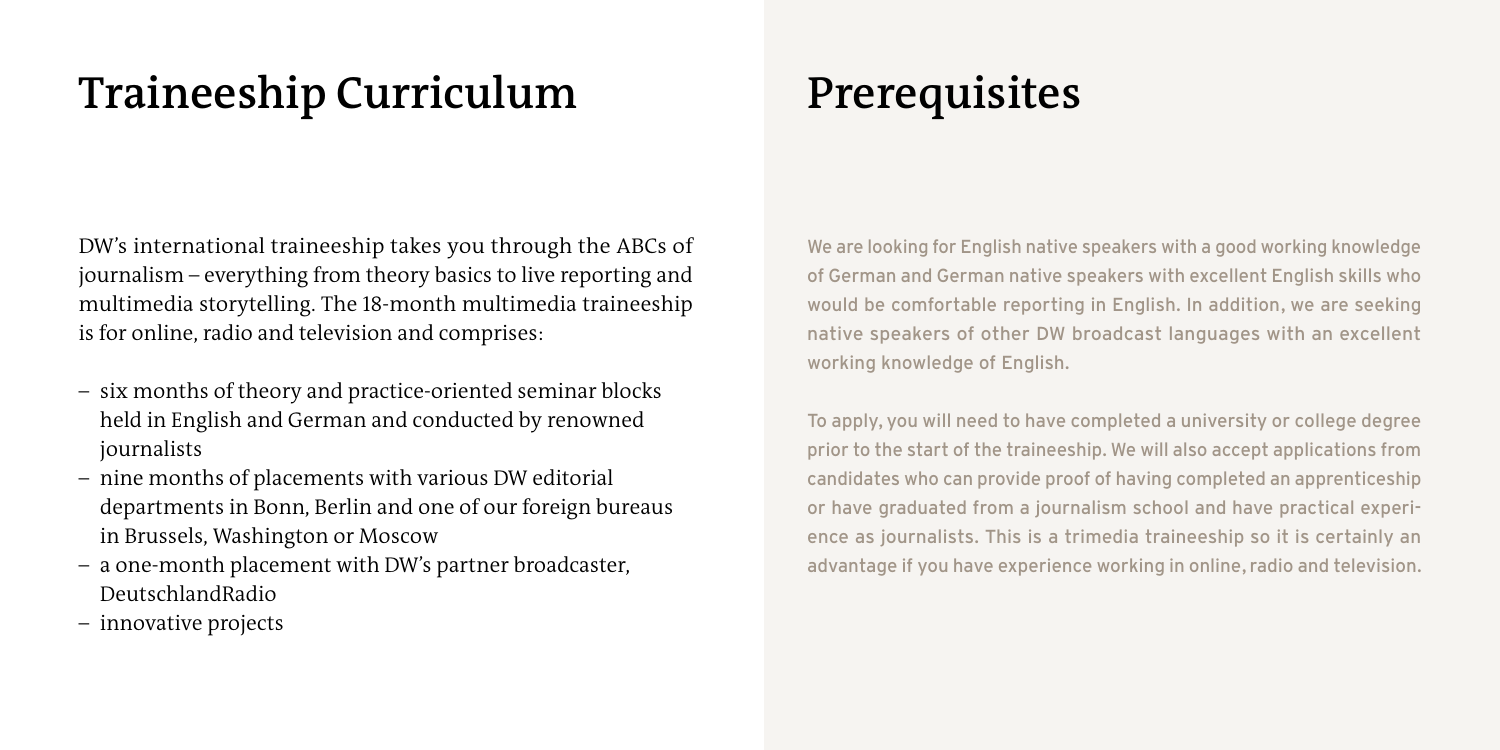#### **Admissions**

Every year, and in four rounds, we select among hundreds of applicants the twelve up-and-coming journalists who best fit DW's journalism traineeship.

**Step one** All candidates send in their applications via our online application system. In 2016 applications are open from January 11 – February 29.

**Step two** We preselect approximately 100 candidates and ask each one to create their own blog containing a photo gallery, videos, audio, written work and a brief portrait. A jury judges each blog and selects approximately 40 candidates for the next stage.

**Step three** Those selected are then invited to an assessment center in Bonn so that we can get a better sense of their creativity, team spirit and language skills. Candidates complete various tasks including a general knowledge test, a writing test and a camera test. At the end of the day we select 20 candidates and inform each one of our decision.

**Step four** The final candidates meet with the Deutsche Welle's directors, chief editors and top journalists and in one-on-one talks convince them of their talents. The 12 candidates who succeed gain a place in the 18-month traineeship.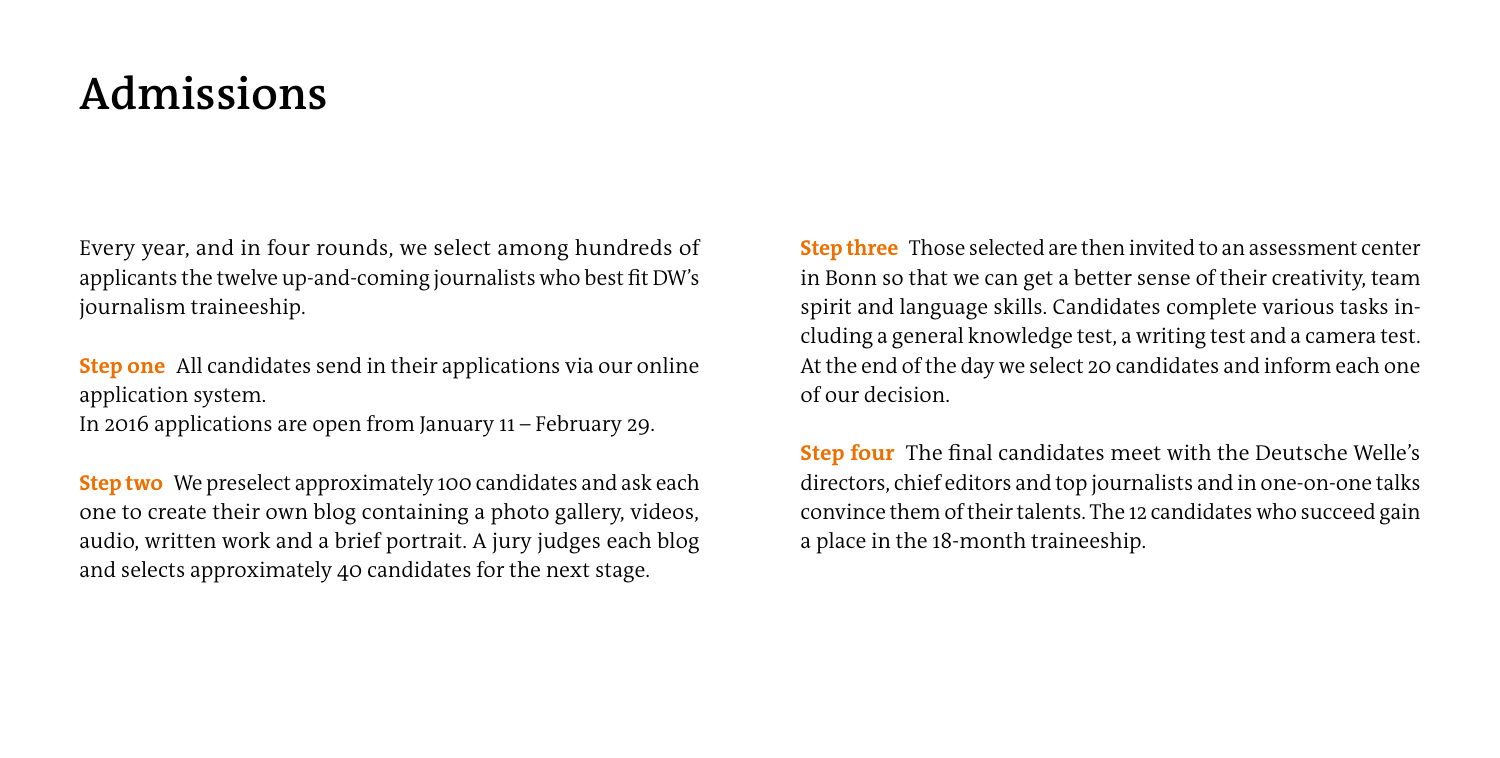### **Modules**

| <b>Seminar blocks</b>               | <b>Placements</b>                         | In addition                                   |
|-------------------------------------|-------------------------------------------|-----------------------------------------------|
|                                     |                                           |                                               |
| - Research, interview and reporting | - Internship with a DW department in Bonn | - External internship of your choice          |
| - Multimedia storytelling           | (English or German)                       | Research projects<br>$\overline{\phantom{0}}$ |
| - Reports and commentaries          | - Internship with DW television in Berlin | - Participation in national and international |
| - Live-reporting for radio and TV   | - Internship with a DW foreign bureau in  | journalism conferences                        |
| - Video journalism                  | Brussels, Moscow or Washington            | - Participation in journalism competitions    |
| - Mobile reporting                  | - Internship with our partner broadcaster | - Final multimedia project                    |
| - Social media                      | DeutschlandRadio                          | - Support with fellowships                    |
| - Digital journalism                |                                           |                                               |
|                                     |                                           |                                               |
|                                     |                                           |                                               |